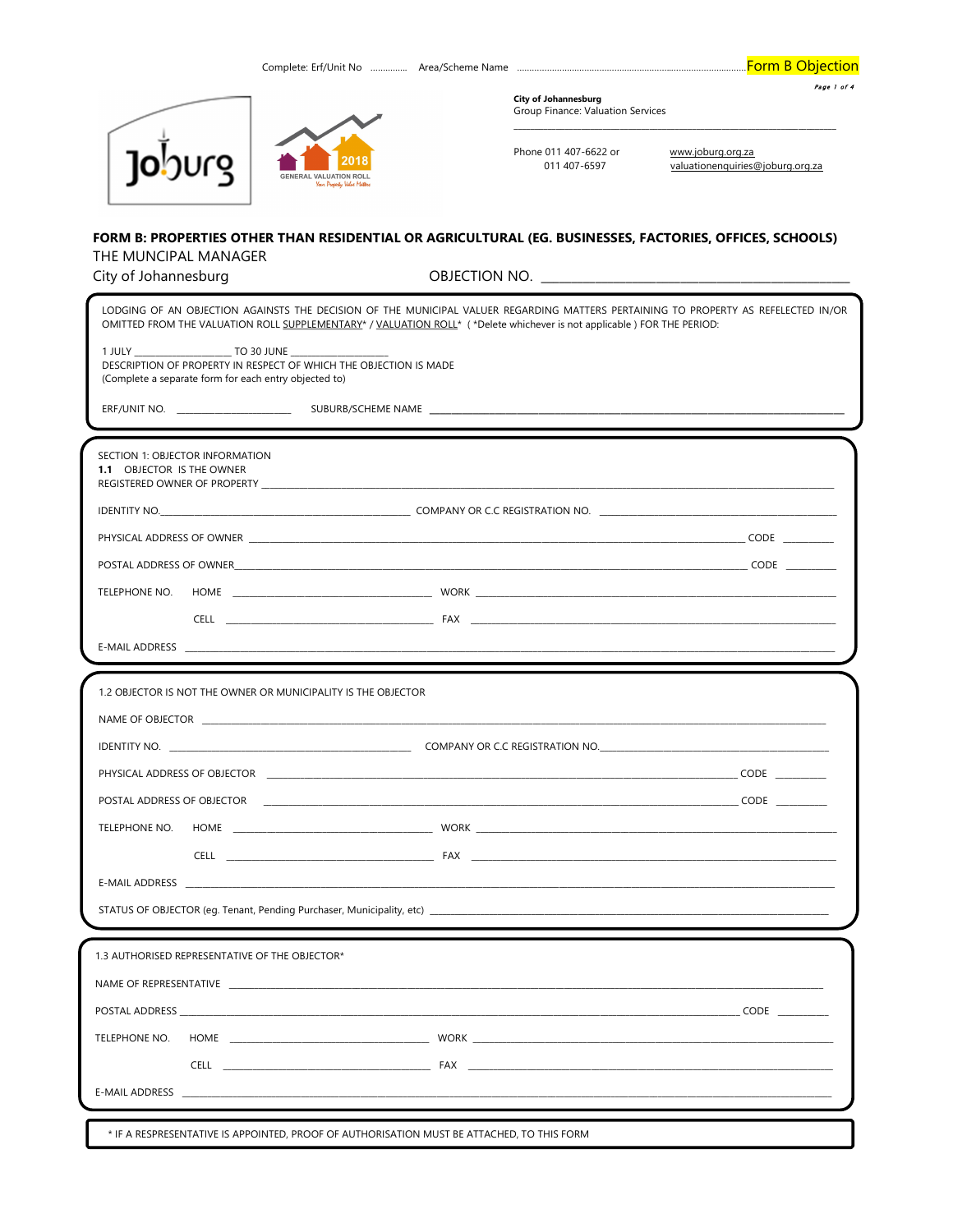## FORM B: PROPERTIES OTHER THAN RESIDENTIAL OR AGRICULTURAL (EG. BUSINESSES, FACTORIES, OFFICES, SCHOOLS)

## THE MUNCIPAL MANAGER

| City of Johannesburg |  |  |
|----------------------|--|--|
|----------------------|--|--|

 $\mathcal{L}$ 

| SECTION 3: DESCRIPTION OF BUILDINGS (FOR SECTIONAL TITLES SEE SECTION 4)                                                                        |                                                                                                                                                                                                                                                                                                                                                                                                                                                                                      |
|-------------------------------------------------------------------------------------------------------------------------------------------------|--------------------------------------------------------------------------------------------------------------------------------------------------------------------------------------------------------------------------------------------------------------------------------------------------------------------------------------------------------------------------------------------------------------------------------------------------------------------------------------|
| 3.1 TENANT AND RENT INFORMATION - ANNEXURE A                                                                                                    |                                                                                                                                                                                                                                                                                                                                                                                                                                                                                      |
|                                                                                                                                                 |                                                                                                                                                                                                                                                                                                                                                                                                                                                                                      |
|                                                                                                                                                 |                                                                                                                                                                                                                                                                                                                                                                                                                                                                                      |
|                                                                                                                                                 |                                                                                                                                                                                                                                                                                                                                                                                                                                                                                      |
|                                                                                                                                                 |                                                                                                                                                                                                                                                                                                                                                                                                                                                                                      |
|                                                                                                                                                 |                                                                                                                                                                                                                                                                                                                                                                                                                                                                                      |
| STATEMENT OF INCOME & EXPENDITURE FOR PREVIOUS FINANCIAL YEAR - ANNEXURE C                                                                      |                                                                                                                                                                                                                                                                                                                                                                                                                                                                                      |
|                                                                                                                                                 |                                                                                                                                                                                                                                                                                                                                                                                                                                                                                      |
| 3.2 SCHEDULE OF EXPENSES INCLUDING: MUNICIPAL, ADMINISTRATION, INSURANCES, SECURITY etc. - ANNEXURE B<br>3.3<br>3.4 BUILDING SIZES - ANNEXURE D |                                                                                                                                                                                                                                                                                                                                                                                                                                                                                      |
| DESCRIPTION e.g. Used as a shop, office etc.<br>3.5                                                                                             | $\begin{picture}(180,10) \put(0,0){\line(1,0){10}} \put(15,0){\line(1,0){10}} \put(15,0){\line(1,0){10}} \put(15,0){\line(1,0){10}} \put(15,0){\line(1,0){10}} \put(15,0){\line(1,0){10}} \put(15,0){\line(1,0){10}} \put(15,0){\line(1,0){10}} \put(15,0){\line(1,0){10}} \put(15,0){\line(1,0){10}} \put(15,0){\line(1,0){10}} \put(15,0){\line($<br>IF THE PROPERTY HAS NOT BEEN DEVELOPED TO ITS HIGHEST AND BEST USE. INDICATE THE EXTENT OF LAND THAT IS AVAILABLE FOR FURTHER |
| DEVELOPMENT<br>$\frac{1}{2}$ (M <sup>2</sup> )                                                                                                  |                                                                                                                                                                                                                                                                                                                                                                                                                                                                                      |
|                                                                                                                                                 |                                                                                                                                                                                                                                                                                                                                                                                                                                                                                      |
|                                                                                                                                                 |                                                                                                                                                                                                                                                                                                                                                                                                                                                                                      |
|                                                                                                                                                 |                                                                                                                                                                                                                                                                                                                                                                                                                                                                                      |
|                                                                                                                                                 |                                                                                                                                                                                                                                                                                                                                                                                                                                                                                      |
|                                                                                                                                                 |                                                                                                                                                                                                                                                                                                                                                                                                                                                                                      |
|                                                                                                                                                 |                                                                                                                                                                                                                                                                                                                                                                                                                                                                                      |
|                                                                                                                                                 |                                                                                                                                                                                                                                                                                                                                                                                                                                                                                      |
|                                                                                                                                                 |                                                                                                                                                                                                                                                                                                                                                                                                                                                                                      |

Page2 of 4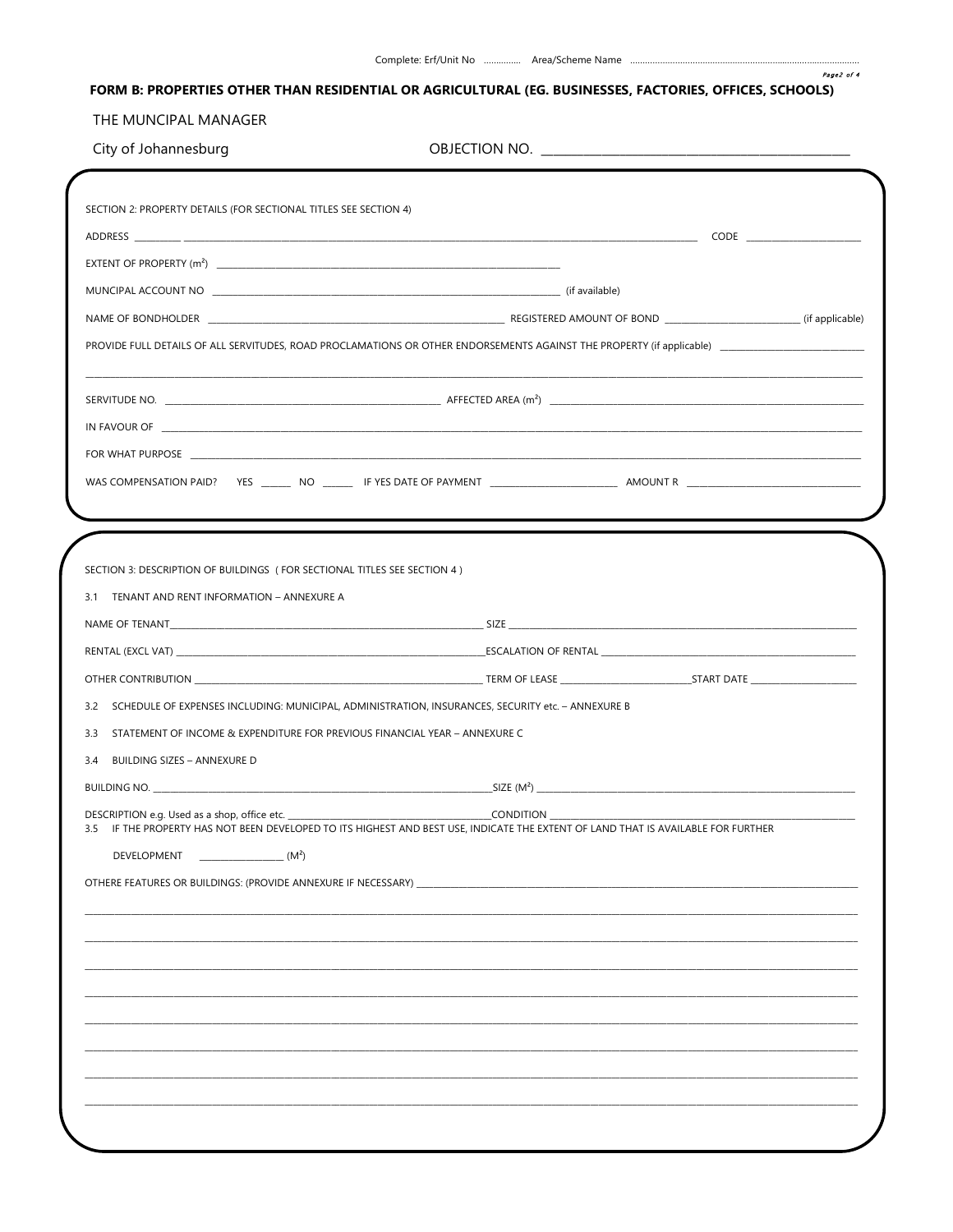Page 3 of 4

## FORM B: PROPERTIES OTHER THAN RESIDENTIAL OR AGRICULTURAL (EG. BUSINESSES, FACTORIES, OFFICES, SCHOOLS) THE MUNCIPAL MANAGER

|  | City of Johannesburg |
|--|----------------------|
|--|----------------------|

| FACTORIES (m <sup>2</sup> )________ | TENANT AND RENT INFORMATION - ANNEXURE A (ADD ANNEXURE FOR ADDITIONAL INFORMATION)                                                                                                                                                  |                                                                                         |                                                                                                                                       |  |
|-------------------------------------|-------------------------------------------------------------------------------------------------------------------------------------------------------------------------------------------------------------------------------------|-----------------------------------------------------------------------------------------|---------------------------------------------------------------------------------------------------------------------------------------|--|
|                                     |                                                                                                                                                                                                                                     |                                                                                         |                                                                                                                                       |  |
|                                     |                                                                                                                                                                                                                                     |                                                                                         |                                                                                                                                       |  |
|                                     |                                                                                                                                                                                                                                     |                                                                                         |                                                                                                                                       |  |
| MONTHLY LEVY R                      | COMMON PROPERTY CONSISTS OF: DETAILS OF EXCLUSIVE AREAS                                                                                                                                                                             |                                                                                         |                                                                                                                                       |  |
|                                     |                                                                                                                                                                                                                                     |                                                                                         |                                                                                                                                       |  |
|                                     |                                                                                                                                                                                                                                     |                                                                                         |                                                                                                                                       |  |
|                                     |                                                                                                                                                                                                                                     |                                                                                         |                                                                                                                                       |  |
|                                     | IF YOUR PROPERTY IS CURRENTLY ON THE MARKET WHAT IS THE ASKING PRICE?<br>IF YOUR PROPERTY HAS BEEN ON THE MARKET IN THE LAST 3 YEARS WHAT WAS THE ASKING PRICE?                                                                     |                                                                                         | R<br>OFFER RECEIVED R<br>OFFER RECEIVED R<br><sub>Offer</sub> Received R<br>OFFER RECEIVED R                                          |  |
|                                     | <b>EXAMPLE IN THE NO.</b> THE NO.                                                                                                                                                                                                   |                                                                                         | SALES TRANSACTIONS (OF OTHER PROPERTIES IN THE VICINITY) USED BY OBJECTOR IN DETERMINING THE MARKET VALUE OF THE PROPERTY OBJECTED TO |  |
| SECTION 5: MARKET INFORMATION       |                                                                                                                                                                                                                                     | DATE OF SALE And the state of the state of the state of the SELLING PRICE SELLING PRICE |                                                                                                                                       |  |
|                                     |                                                                                                                                                                                                                                     | PARTICULARS AS REFLECTED IN VALUATION ROLL CHANGES REQUESTED BY OBJECTOR                |                                                                                                                                       |  |
|                                     |                                                                                                                                                                                                                                     |                                                                                         |                                                                                                                                       |  |
|                                     |                                                                                                                                                                                                                                     |                                                                                         |                                                                                                                                       |  |
|                                     | CATEGORY <b>Example 20</b> Second 20 April 20 Second 20 April 20 Second 20 April 20 Second 20 April 20 Second 20 Second 20 Second 20 Second 20 Second 20 Second 20 Second 20 Second 20 Second 20 Second 20 Second 20 Second 20 Seco |                                                                                         |                                                                                                                                       |  |
|                                     |                                                                                                                                                                                                                                     |                                                                                         |                                                                                                                                       |  |
|                                     | EXTENT <b>EXTENSION</b>                                                                                                                                                                                                             |                                                                                         |                                                                                                                                       |  |
| <b>SECTION 6: OBJECTION DETAILS</b> | MARKET VALUE ET ALLERGIJK ON DE TANGER OG DE TANGER OG DE TANGER OG DE TANGER OG DET ALLERGIJKE OG DE TANGER O                                                                                                                      |                                                                                         |                                                                                                                                       |  |
| NAME OF OWNER                       |                                                                                                                                                                                                                                     |                                                                                         |                                                                                                                                       |  |



City of Johannesburg Group Finance: Valuation Services

Phone 011 407-6622 or

valuationenquiries@joburg.org.za

FORM B: PROPERTIES OTHER THAN RESIDENTIAL OR AGRICULTURAL (EG. BUSINESSES, FACTORIES, OFFICES, SCHOOLS)